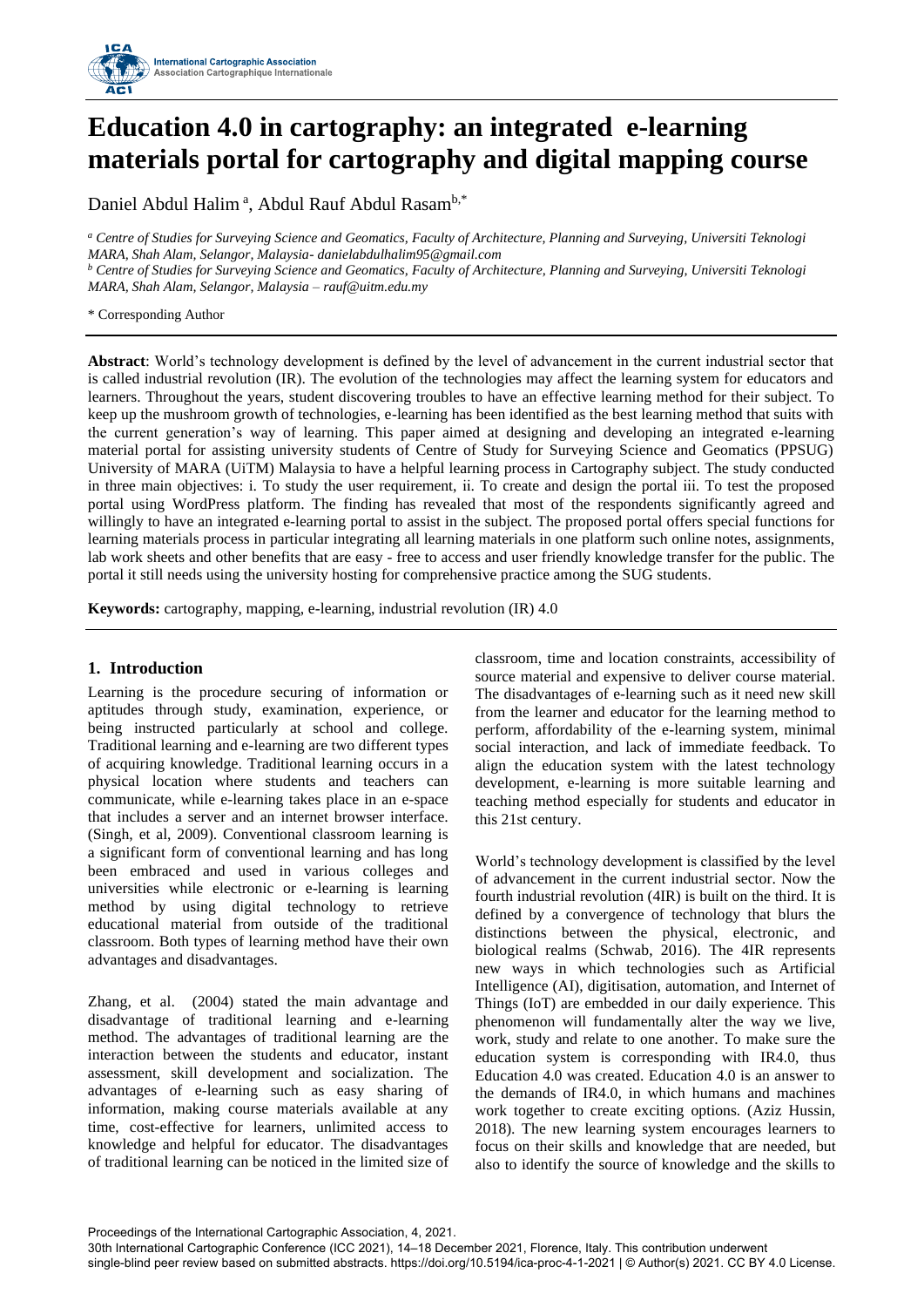learn, adapt and apply in quick cycles especially with vast information of the IoT.

The advent of technology continues to change and transform the teaching method as well as the setting of the learning experience. There will, in fact, be additional changes in the future. (Ethan Dunwill, 2016). Some of the frequent improvements that organizations have recognized include posting grades and assignments online, team projects completed via collaborative technology, coursework done electronically and published through school portals, students storing their work in the cloud rather than on floppy disks or paper, and teachers, parents, students, and officials connecting through social media sites built expressly for education.

The efforts of the Malaysian educational circle show a decent start in the education system riding the 4IR's rush to train future generation graduates with skills and knowledge to create productivity and contribute to the economic development of the country. The program is called Malaysian Higher Education Programme 4.0 (MyHE 4.0) which promotes the multifarious of students ' positions as information curators, content producers, web-based connectors as an open international curriculum and resource guide educators. MyHE 4.0 accentuate higher order thinking skills (HOTS) than lower order thinking skills (LOTS) the main goal of the learning process is where learners are required to acquire new skills, knowledge and behaviours as well as build new knowledge of their own. Instead of only acquiring data, learners should also actively contextualise and generate data based on personal experience and environmental participation.

A potential ready curriculum fosters transformative 21stcentury Learning & Teaching (L&T) delivery by revamping learning spaces, using the newest 4IR technologies, and fostering holistic learning toward the accomplishment of learning outcomes. Redesigning higher education initiatives are one of the approaches to achieve the focus of the future ready curriculum. MOHE has introduced several initiatives that highlight the transformations 2u2i, iCGPA, APEL, Malaysia MOOC, GAP Year, CEO@Faculty, MEA and My E-Portfolio (Tapsir & Puteh, 2018). One solution is revolutionary L&T delivery. Future ready Curriculum support 21st century L&T implementation which involves selfdetermined education, peer-oriented learning, virtualbased learning, and experiential learning which advocates learning without lectures and learning outside the classroom.

Different learning methods can be used in education to enhance the learning process. Because educators are responsible for helping countries to achieve a high level of education, however, they should use approaches that not only communicate information, but also inspire

students to think at higher levels. E-learning is one of the most suitable methods for effective learning that will encourage student's high order thinking skill and meet the needs corresponding to MoHE's MyHE 4.0 and Education 4.0. Integration of all materials in Cartography is a main agenda in this study towards education 4.0 in PPSUG, UiTM. The objectives of the study are:

- To study the user requirement on the proposed integrated e-learning system of Cartography among Geomatic Science students of UiTM Shah Alam.
- To develop and design an integrated e-learning materials system for Cartography.
- To evaluate the proposed system with fulfilling the Cartography student's requirement in UiTM Shah Alam.

# **2. Literature review**

# **2.1 IR 4.0 in Malaysian Education**

According to the World Economic Forum, the Fourth Industrial Revolution (4IR) has been underway since the beginning of the twenty-first century. The universal and mobile connectivity, cheaper, smaller, and smarter sensors, and artificial and machine learning are all part of this dramatic revolution (Schwab, 2017). The 4IR concept is characterised as a revolutionary transition based on new and diversified technologies (MinHwa Lee, 2018; Jazdi, 2014). This term does not describe the technological paradigm uniformly. (Lee et al., 2018).

The 4IR can be defined as the revolutionary transformation that occurs as IT spreads throughout all industries, that is, primary, secondary, and tertiary industries. In other words, this is the result of IT's horizontal expansion. As a result, the 4IR emphasises on the creative connection between technology and the market in all IT-based enterprises, that is, the creative and open combination of technology and the market through open innovation, or growth based on the open business model (Yun, 2017). It can also include the factory automation, cyber-physical systems, self-organization, new distribution and procurement systems, new product and service creation systems, adapt to human demands, and employee engagement (Lasi, 2014).

In the contents of education, the academic learning environment needs IR4.0 where humanity and technology are aligned to enable new possibilities (Aziz Hussin, 2018). Education 4.0 embraces a new vision of education that allows students not only to learn the skills and knowledge they need, but also to identify the source of learning these skills and knowledge. Learning is built around them as to where and how to learn and track their performance through data-based customization. Peers are becoming very critical in their education. Students learn together and from each other, while teachers take on the role of facilitators in their learning.

Proceedings of the International Cartographic Association, 4, 2021.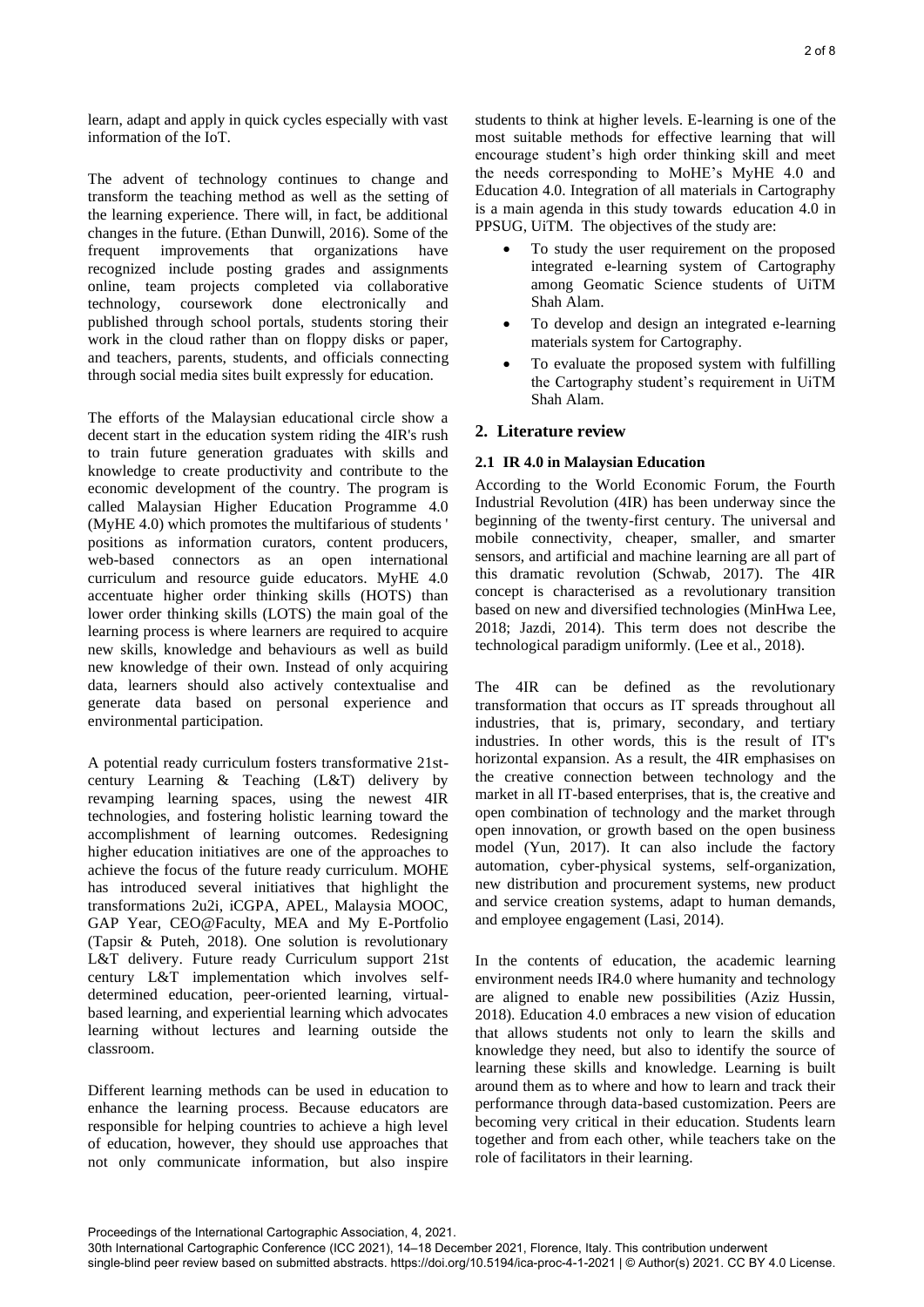Malaysia adapts the IR 4.0 through Malaysian Higher Education Programs (MyHE), The programs have undergone significant transformation over the years. Beginning with MyHE 1.0, which focuses on the instructor as a source of knowledge by using the chalk and talk teaching process. Start with MyHE 2.0, which lays out the use of modern engineering activities in classrooms and recognizes students as receivers of information that regurgitates and reacts to knowledge. MyHE 3.0 promotes innovative educational methods by encouraging students to discuss real-world problems and work together on social learning platforms. And now, MyHE 4.0 enables students to diversify their positions as curators of information, content producers, link makers and the internet as an open global curriculum and educators as a resource guide.

In the context of e-learning, the knowledge-based economy has exhibited a pervasive and ever-increasing demand for innovative ways of providing education in recent years, leading to dramatic changes in learning technologies and organizations, These radical changes in learning needs and technology are fueling a transition in modern learning in the era of the Internet, commonly referred to as e-learning (Shea, 2002). Web-based training is now being used as another alternative to faceto-face education. As a matter of fact, its use increases immediately with the expansion of the student quantity. This has influenced teachers to obtain interactive content full of multimedia as it has been shown to have a significant impact on the way of learning. The influence of online journals and wikis was also discussed on the joint effort and reflection by students, and it was accounted for the positive outcome of both of them.

Cheng, (2006) and Fitzpatrick, (2012) expanded the term to include "everything given, enabled, or mediated by electronic technology for the explicit goal of learning.". Thus, according to Masters (2009), the letter "e" in elearning should not stand for electronic; rather, it should stand for "evolving, enhanced, everywhere, every time, but everyone." In fact, the quotation of Masters, (2009) shows most of the advantages of e-learning for learners and instructors. As the modern economy necessitates more individuals learning new knowledge and skills in a timely and effective manner, advancements in computer and networking technologies are giving a variety of tools to assist learning in a more personalised, adaptable, and an on-demand way (Zhang et al., 2004). Drucker, (2000) believed that e-learning is concerned not only with providing easy access to learning resources, anytime through a repository of learning resources, but also with supporting features such as personalization of learning goals and active and passive cooperation between students and between instructors and students.

In UiTM, is not left to introduce I-Learn program for all students in line with current technology developments. Admitting that there is a positive impact on student achievement, researchers conducted a pilot study of 20 students to obtain a rough description and the program answer in UiTM. This research focuses on only two variables, namely the technology and the characteristics of the learners. Due to the difficulty of accessibility and lack of awareness of this system they choose not to use I-Learn (Setapa, 2012).

E-learning offers distance learning via the Internet, provides opportunities for students via interactive learning experience and efficient learning. Distance learning students will be able to study a lot more, share information, and acquire as many facts about the courses as possible due to e-learning (Guha, and Maji, 2008). Researchers believe that, in accordance with the implementation of I-Learn and Blended Learning at UiTM, this study will provide advantages and insights to decision-makers and the national education body. A study by Arani (2001) stated that computers have had a dramatic impact on our society, especially in the field of education. According to Ertmer et al. (1999), students who have successful computer experiences are better prepared to contribute effectively in a computerdominated community.

# **2.2 E-learning of Cartography and Geomatics**

With the increasing importance and demand for geographic information in mapping industry and studies, many approaches have been made by researchers to improve understanding and ways in gaining knowledge for Geomatics courses. Previous studies have shown the related studies and projects that used online learning method for Geomatics courses (Marion Werner et al., 2005; Frančula et al., 2010; Robinson et al., 2015). Marion Werner et al. (2005) developed e-learning materials in GIS-technology and Cartography – towards an open-content solution, this GITTA (Geographic Information Technology Training Alliance) is an interactively designed, IT-based and multilingual collection of learning materials which can be used for various courses in Geomatics and Cartography studies, environmental or GI sciences.

The other project called Thematic Cartography Course using MOODLE (Modular Object-Oriented Dynamic Learning Environment) and CartouCHe (Cartography for Swiss Higher Education) (Frančula et al,. 2010) that offer all kinds of user knowledge of thematic Cartography. A new approach to online teaching or the massive online open course (MOOC) has been also introduced by Anthony et al. (2015) as a distinct from conventional online classes as they help thousands of learners through content and assessment processes fro free. These platforms allow students to extend their basic knowledge and case studies to provide in-depth, project-related work in specific fields. Nowadays, many innovative learning

Proceedings of the International Cartographic Association, 4, 2021.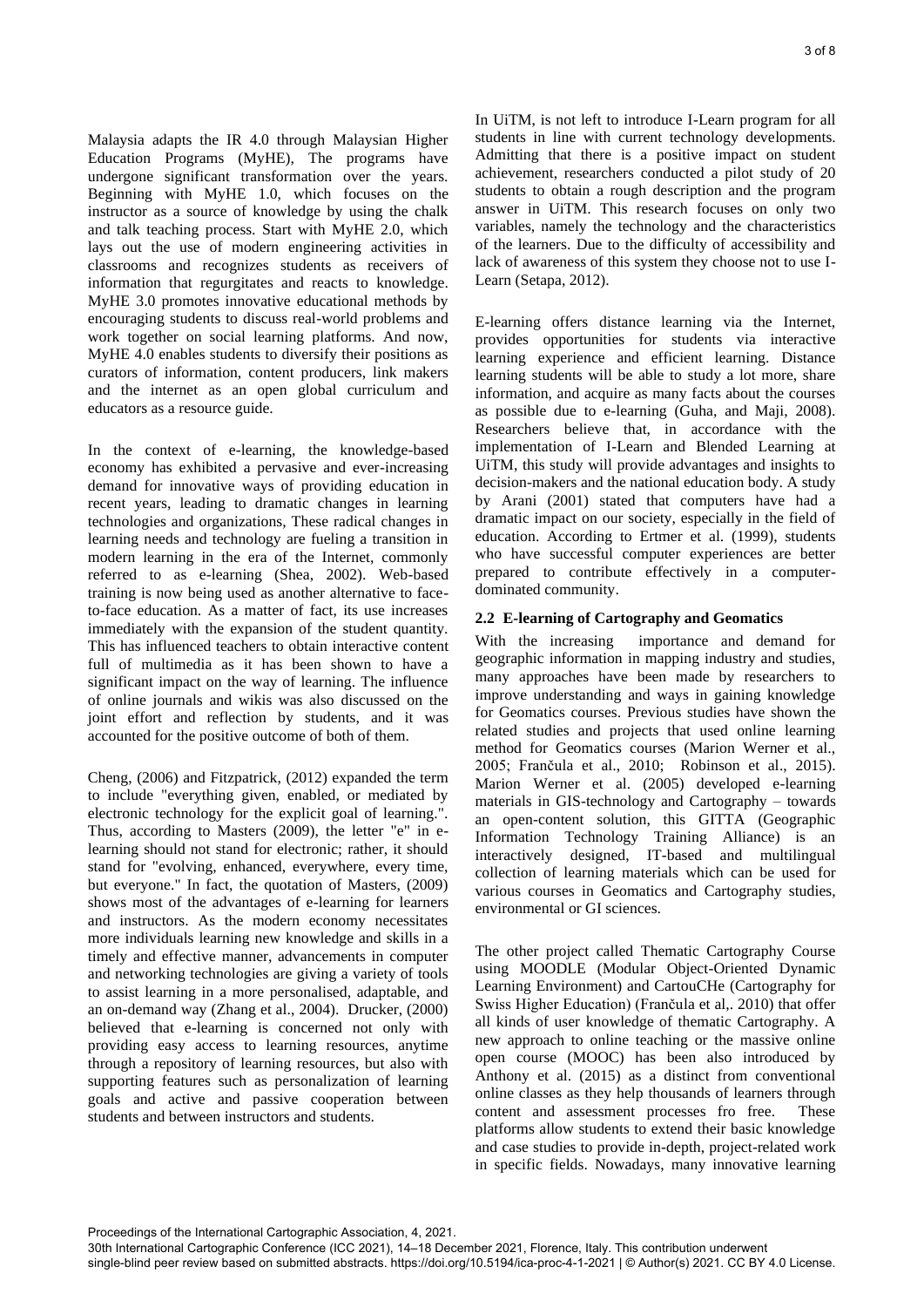and teaching approach have been introduced and applied in Cartography in particular during the global pandemic towards providing fair, educational opportunities for everyone, including online learning systems, open source platform, virtual environment, augmented reality (AR) and Mobile Learning (Liu et al., 2020; Omar et al., 2021; Wan Hairi et al., 2021; Abdul Basir and Abdul Rasam, 2019; German and Luz, 2018; Carlos et al, 2018; Moris 2018).

## **3. Materials and methods**

Figure 1 shows the essential steps in the research methodology on how to acquire properly the goal of this study, starting from need assessment to system evolation.



Figure 1. Research methodology

#### **3.1 Phase of Need Assessment and Planning**

The first phase to be taken performing a pilot study in order to understanding of current education system provided and problems experienced by referring to science Geomatic students as a user of current UiTM, Shah Alam's education system. All the questions were well-prepare based on the respondent needs. Meanwhile, project planning is a process that involves a provision at the outset to select the area and selection of hardware and software. The preparation stage focuses mainly on the work of the necessary project.

UiTM Shah Alam is chosen as the study area because the targeted audience is the SUG students who are currently using the education system of the UiTM and taking advanced Cartography in their study subject. The hardware and software are utilized in this study are Acer Aspire laptop and Bitnami. Bitnami used as a repository of web applications and technology stacks installers and software packages as well as digital appliances. Bitnami stacks are available for WordPress, Drupal, Joomla web applications! Redmine, AbanteCart, PrestaShop, Magento, and many more. WordPress will be part of a WordPress stack, along with the MySQL database for data management, the Apache Web server for serving pages, the OpenSSL library for basic cryptographic tasks, and PhpMyAdmin for MySQL administration (Fred Meyer, 2018; Mat, 2002; Imran, 2017)

## **3.2 Phase of Data Collection**

Primary data for this study were collected through interviews and questionnaires. Interviews are intimate and unstructured interviews aimed at establishing the attitudes, feelings and perceptions of the respondent with regard to a specific purpose of the project. The questionnaire described in this study was performed using Google Forms, indicating that questionnaires are produced as a form of data collection that is superficially attractive largely due to low cost, but the response rate is usually relatively small unless the recipients are very interested in the subject of the survey. The questionnaires were distributed among the students in 2019.

#### **3.3 Phase of Design, Implementation and Testing**

The program was developed or designed during the design phase to meet the requirements defined during the phases of the need assessment. The specifications defined during the need evaluation process resulting from the questionnaire and then translated into a system design report that describes the system design accurately and can be utilised as an input for system design. Follow the step taken by the software developer before moving to the implementation and testing phase to construct the application.

#### **3.4 Phase of Evolution**

This phase includes monitoring and evaluation based on the changes needed. The phase was carried out when respondents give their opinion and advice to improve the system performance, add new features or meet additional user requirements if they wish. As the program entered the implementation process, the target respondent will send a recommendation. All the advice was gathered as the process improvisation was taken on the bases of the feedback obtained. As anticipated, this system greatly assisted students in their education system.

#### **4. Result and discussion**

This study was conducted to produce a web-based application for facilitating UiTM students, especially the SUG students to have a helpful learning method in Cartography. This portal offers an integrated learning platform to ease the student in obtaining the knowledge and the learning materials for Cartography subject.

#### **4.1 User Requirement on the Proposed System**

Need assessment was conducted to see what the user requirements towards applying integrated learning system for Cartography in order to ease to the student in acquiring knowledge on Cartography and mapping course. The forms were distributed to randomly respondents and received the respondents from variety of semester, and academic background, especially the students who have taken the subject. From 30 students, 63.3% of the respondents are from semester 7 and another 36.7% are from semester 8. There are 70% of the respondents are from a Diploma for their academic background, 13.3% are from matriculation, and 10% are from STPM and 6.7% of the respondents are from the Foundation.

Proceedings of the International Cartographic Association, 4, 2021.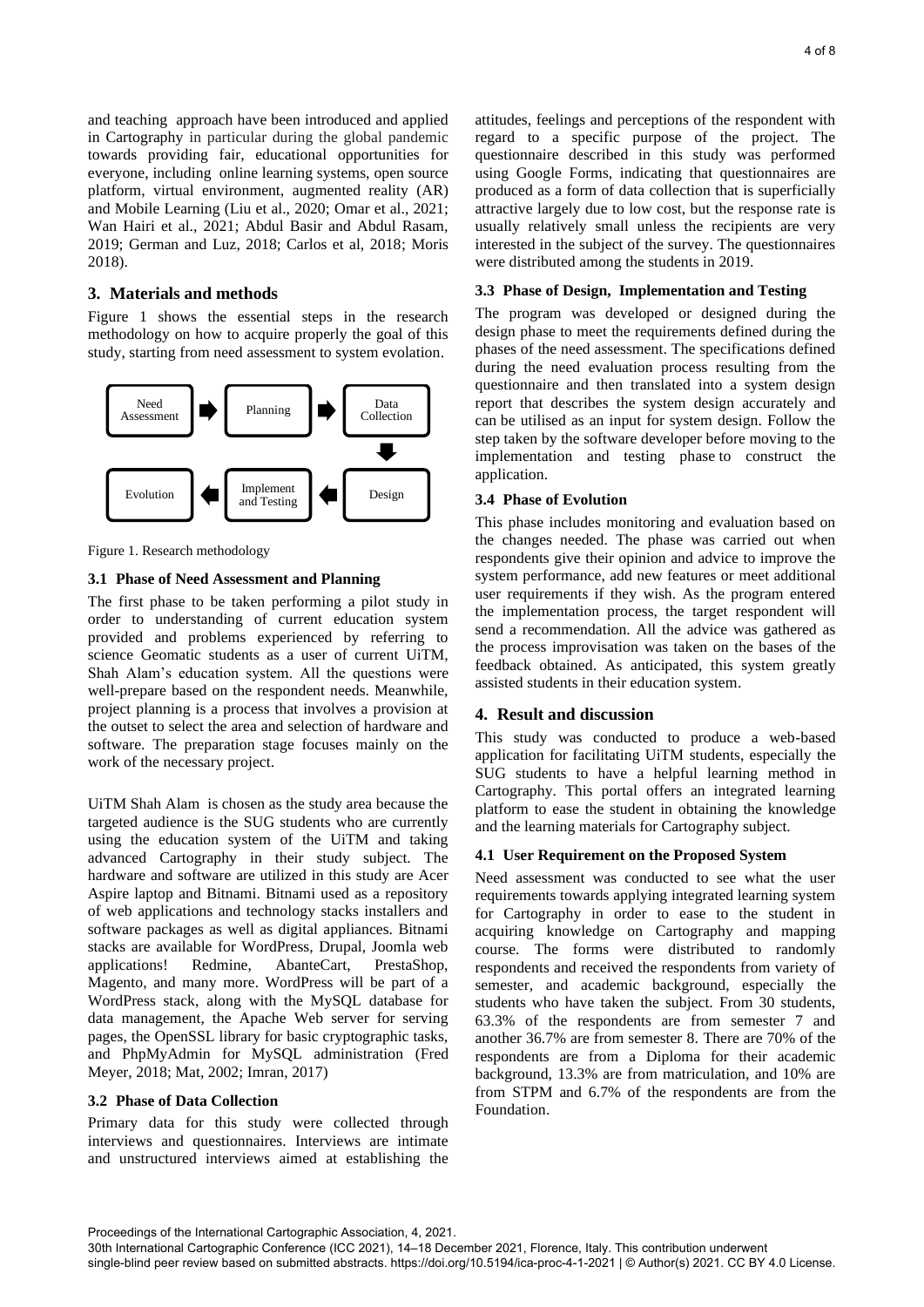Next, respondents were asked about their satisfaction level on the existing Cartography learning system. The satisfaction level was determined by numbers 1 to 5 as an interval scale. Starting from very dissatisfied followed by Not Satisfied (1), Slightly Satisfied (2), Satisfied (3), Very Satisfied (4) and Extremely Satisfied (5). Several issues regarding existing Cartography learning system were also asked the respondent. Figure 2 shows most of the respondents are satisfied (rank 4 and 5) in acquiring lecturer notes from existing learning sources such as Ilearn and internet with 49.3% votes.



Figure 2. Satisfaction level in acquiring lecturer notes

Quite similar results could be seen for other satisfaction aspects (rank 4 and 5) such as 46.7% of the respondents were recorded satisfied with the existing Cartography learning sources in acquiring their tutorial questions. The satisfaction scale for acquiring lab sheets from existing learning sources are 50% votes, which means the respondent are very satisfied in acquiring their lab sheets using the current learning system. The respondents were biting very satisfied in acquiring past examination questions with 73.4% votes.

Next, respondents were asked about their opinion on developing the proposed Cartography learning system. Based on Figure 3, the respondents were questioned either they were demanding or not on developing an integrated learning system for Cartography subject. Most of the respondents were responding that they agreed to have an integrated Cartography learning platform in order to ease the students for their learning purpose with majority vote which is 86.7% votes.



Figure 3. Respondents view to developing proposed learning systems

Figure 4 reveals the respondents' suggestion on the learning material and method to be equipped with the proposed learning system. The suggestion exceeds more than the half of the number of the respondents' votes. The requirements that need to be developed in the proposed system are note with 80%, tutorial questions with 60%, and lab sheets with 66.7%, past examination questions with 73.3%, assignments with 53.3%, and free software and data sources with 60% and lastly multimedia learning with 70%.



Figure 4. Requirement for the proposed learning system

Last but not least, the respondents were asked about their suggestions and ideas in order to improve or better the system. This additional suggestion could be used for future improvement in the learning Cartography system. The suggestions include providing independent online quiz or test, tutorials for software installement and laboratory works, free data collection or gallery and industrial collaboration for more particular task and exhibition..

#### **4.2 Design and Development the Proposed System**

This step enables the system to be established by migrating the data and components to the new system towards ensuring that the web application works correctly and smoothly. In fact, this web application has been developed based on the user requirement in the first objective which the respondent gave their opinion and ideas to ensure the system meet their desire.

# **4.3 Elements and Functions of Integrated Learning Materials for Cartography**

In order to fulfil the needs of the web map application in helping students in their study of Cartography subject, Integrated Learning System for Cartography has been developed by using WordPress where it is a content management system based on PHP and MySQL that is usually used with. The features include a plugin architecture and a template system, referred to inside the WordPress Themes which able to design the interface of the system, add and edit the data of Cartography subject learning materials. Several testing procedures on this web map application has been carried out as developer want it to function smoothly. This sub-section will explain all the features and functions available on the Integrated Learning System for Cartography.

Proceedings of the International Cartographic Association, 4, 2021.

30th International Cartographic Conference (ICC 2021), 14–18 December 2021, Florence, Italy. This contribution underwent single-blind peer review based on submitted abstracts. https://doi.org/10.5194/ica-proc-4-1-2021 | © Author(s) 2021. CC BY 4.0 License.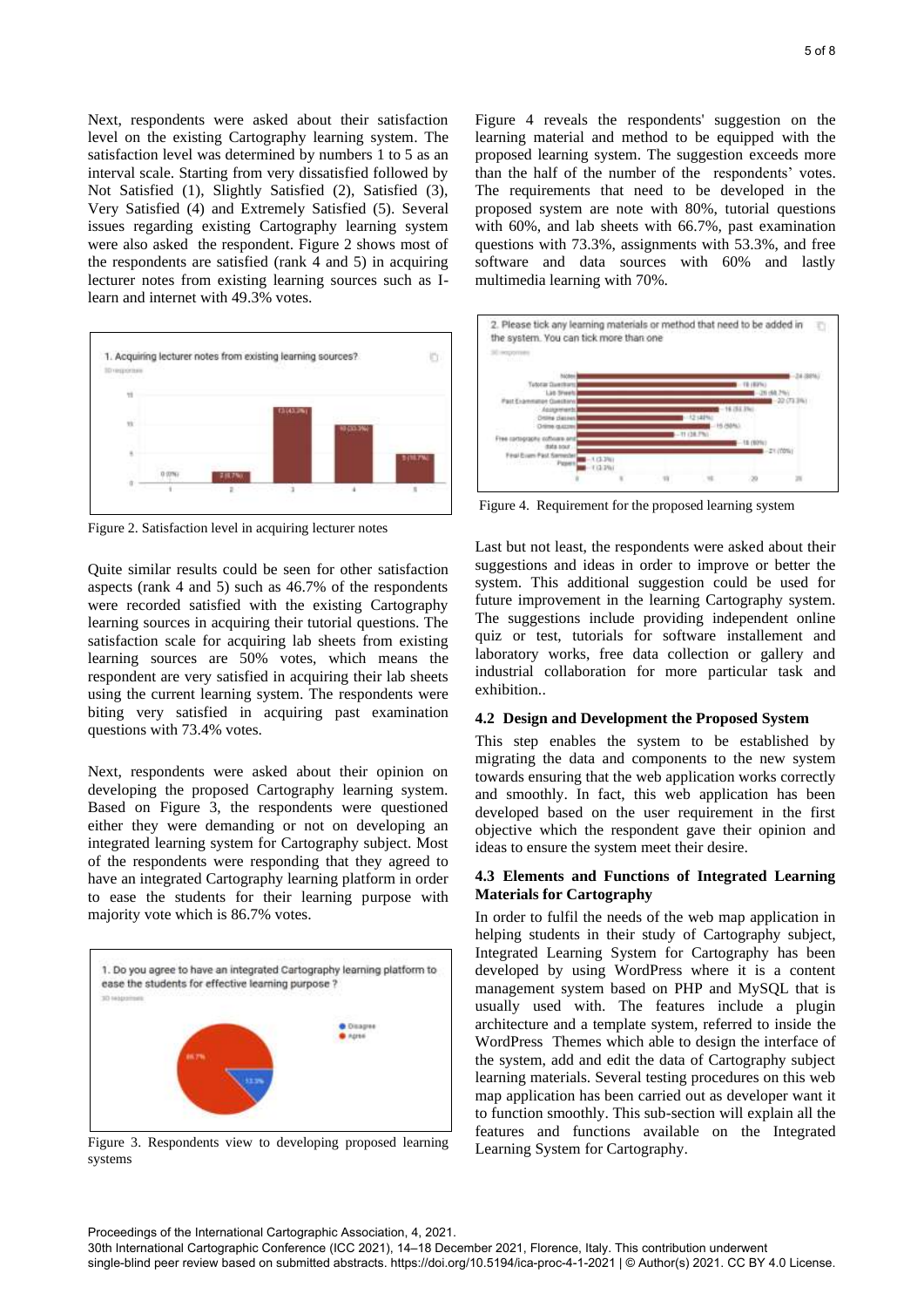In the main page of the system. It has two Buttons which are the three-line button and mouse button. The three line button is the menu widget. The user can click the button to pop out the menu list. The mouse button animation indicates the user to scroll down. Figure 5 shows the list of the main menus. The user can either scroll down or click on the menu list to reach the content page. The page will automatically open at the new tab.



Figure 5. Main menu list

User can scroll down on the main menu page to go to the content section. The primary content of this integrated learning system of Cartography is based on the previous study of the user requirement for the proposed system. The content consists of 5 learning materials for the Cartography subject which are lecturer notes, tutorial questions, assignments, past semester exam questions and lab sheets. The user can click on the button that represent the symbol of the learning material to go to the desired page. As an example, the user can click the Notes button to acquiring notes from the system. It will bring the user to the Notes page. On the notes page, there is a list of downloadable content which is lecturer notes for Cartography subject. To download, user can click on the name of the notes and it will automatically download the content directly to the user platform either using a computer of a smartphone. This same step can be applied to the other content page.

The other element in the portal is gallery where images and videos about Cartography was shared on the gallery page. The user can click the click to view more button to explore more images and videos on the gallery page. At the gallery page, there are two sections. The first section is images section and the second section is videos section. The user can explore all the images and videos to increase their general knowledge about Cartography. The last section on the main menu page is the Newsfeed. Any news or event related about Cartography subject that occur either at the university or outside of the university will be shared on the Newsfeed section. In Menu of About us page, it shows the information about this integrated learning system for Cartography are shown in the About Us page. The user of this application could know detail description of the application such as the platform used to develop this application, the current version of this app and the developer or owner behind the application.

## **4.4 Testing and Evaluating of Integrated Learning Materials Portal for Cartography**

The developer goes through a number of testing phase for the system on the computer to see the interface of the system is running and display properly or not. Since the web application still not publish in the server, which is the system is still in the local host server. A demo has been given to the user on how to use the system and the system was handed to the user to evaluate the system.The system has been evaluated from respondents who consist of the current student's semester 7 who are learning the Cartography subject (Figure 6). The system is displayed during the demo and being tested by the target user in order to give their opinion regarding the effectiveness of the integrated learning system of Cartography as shown in the figure below.



Figure 6. System testing with the UiTM Surveying Science and Geomatics students

The evaluation questions are given to the target user to rate their satisfaction level on the previous learning system and the integrated learning system of Cartography to make comparison between those two systems. The satisfaction level was determined by numbers from 1 to 5 as an interval scale. Starting from very dissatisfied followed by Not Satisfied (1), Slightly Satisfied, Satisfied, Very Satisfied and Extremely Satisfied (5). For the evaluation result, it can be seen that most all of the satisfaction level the proposed system is at level 4 and 5 which indicate the user are very satisfied and extremely satisfied with the system to be compared with the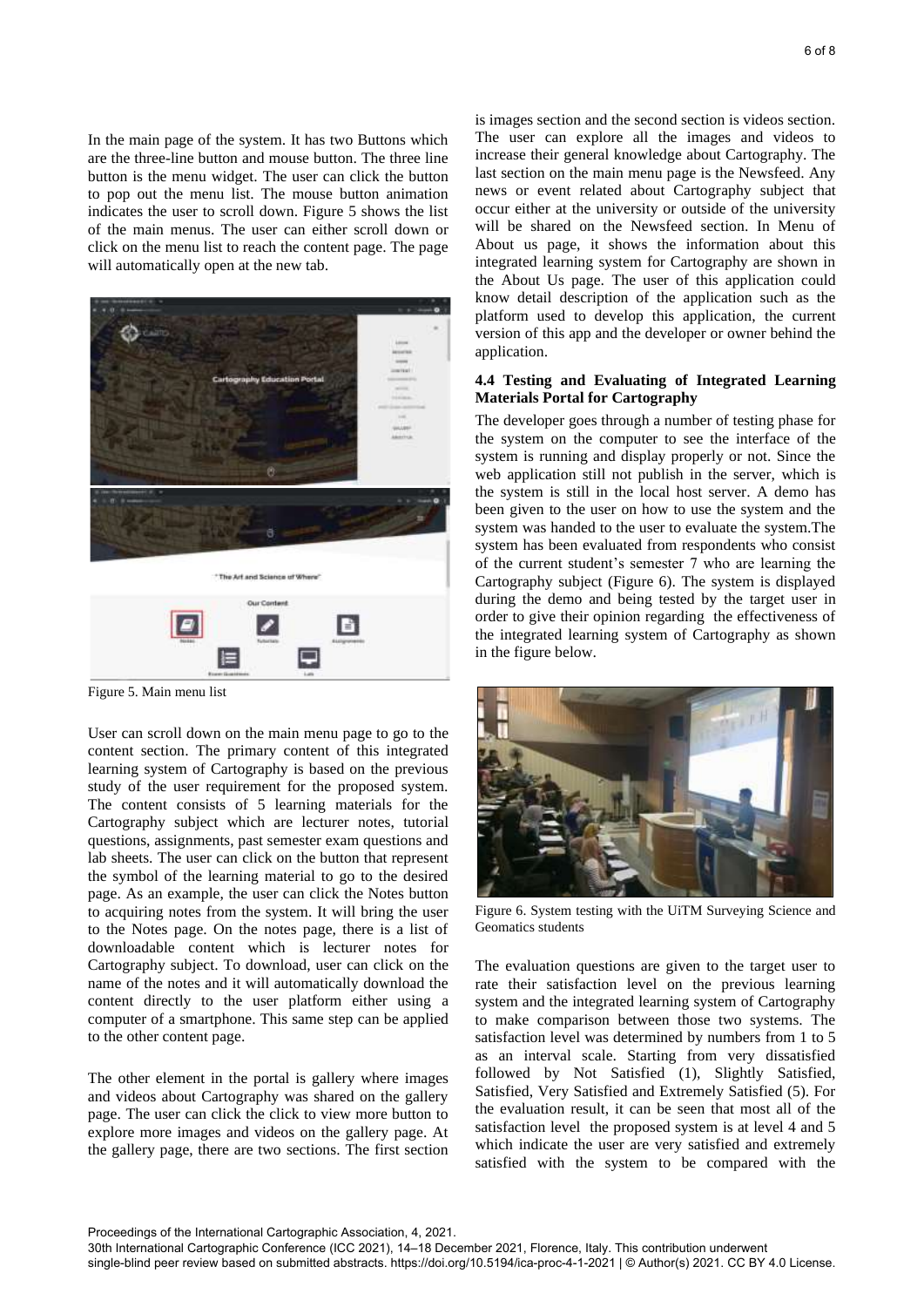previous system that earn lower satisfactory result where most of the satisfaction level are a moderate. As a positive result was delivered, this system is able to assist students in order to give the best satisfaction for acquiring their learning material for Cartography subject. The respondent also been asked if they would use again in future as the results shows mostly all of them given the respondents strongly agreed and willingly to use to help their study not only in the subject but also in other SUG subjects.

# **5. References**

This integrated learning portal for Cartography course was specially developed for assisting the UiTM Geomatics students in gathering all the learning materials in one platform. The portal has not only fulfilled the student requirement, but also towards achieving education 4.0 vision, which students can learn and identify the source the skills and knowledge. The portal offers a user friendly and easy-free platform, including online notes, assignments, lab work sheets, past examination question and others. With the rapid development of current technologies and industrial revolutionaries (IR), it is not wrong to say that this portal is needed by the students to enhance their understanding on the subject and to keep up with the mushroom growth modern technologies and new generation style of acquiring knowledge. This beneficial prototype has This beneficial prototype has potential to be used by the students, hence the next steps need be added with other essential functions and be applied public domain server from the university.

## **6. Acknowledgements**

The authors express their acknowledgements to the UiTM FSPU Cartography Students in 2019 and 2020 for their support during the development of the portal.

# **7. References**

- Abdul Basir, B. and Abdul Rasam, A. R. (2019). Evaluating Potential Free Software For Web-Based Multimedia Cartography, Int. Arch. Photogramm. Remote Sens. Spatial Inf. Sci., XLII-4/W16, 3–9, https://doi.org/10.5194/isprs-archives-XLII-4-W16-3- 2019
- Anthony C. Robinson, Joseph Kerski, Erin C. Long, Heng Luo, David DiBiase & Angela Lee (2015) Maps and the geospatial revolution: teaching a massive open online course (MOOC) in geography, Journal of Geography in Higher Education, 39:1, 65-82, DOI: 10.1080/03098265.2014.996850.
- Arani, O. K. (2001). Researching computer self-efficacy. International Education Journal, 2(4), 17-25.
- Aziz Hussin, A. (2018). Education 4.0 Made Simple: Ideas For Teaching. International Journal of Education and Literacy Studies, 6(3), 92. https://doi.org/10.7575/aiac.ijels.v.6n.3p.92
- Carlos Carbonell Carrera, Jose Luis Saorin Perez & Jorge de la Torre Cantero (2018) Teaching with AR as a tool

for relief visualization: usability and motivation study, International Research in Geographical and Environmental Education, 27:1, 69-84, DOI: 10.1080/10382046.2017.1285135.

- Cheng, K., A (2006) Research Study on Students' Level of Acceptance in Applying E-Learning for Business Courses – A Case Study on a Technical College in Taiwan. Journal of American Academy of Business. Volume 8. Number 2. pp: 265-270.
- Drucker, P., 2000. Need to Know Integrating e-learning with High Velocity Value Chains. Delphi Group White Paper. www.delphigroup.com
- Ethan Dunwill (2016). 4 Changes That Will Shape the Classroom Of The Future: Making Education Fully Technological https://elearningindustry.com/4-changeswill-shape-classroom-of-the-future-making-educationfully-technological
- Ertmer, P.A. (1999). Addressing first-and second-order barriers to change: Strategies for technology integration. Educational Technology Research and Development, 47(4), 47- 61.
- Frančula,. N. and Lapaine, M. (2010). Open Contents Modules Available for E-Learning Multimedia Cartography and Location Based Services. Kartografija i Geoinformacije . 9(14):192-193.
- FitzPatrick, T. (2012) "Key Success Factors of eLearning in Education: A Professional
- Development Model to Evaluate and Support eLearning", US-China Education Review, 2012, A 9, 2012, 789-795.
- German Giovanni Vargasa and Luz Angela Rocha (2018). How to learn Thematic Cartography in the context of Geosciences and Engineering? Towards a new pedagogical proposal. Proceedings of the International Cartographic Association. https://doi.org/10.5194/ica-proc-1-119-2017.
- Guha, A.S. and Maji, S. (2008). E-Learning: The Latest Spectrum In Open And Distance Learning. Social Responsibility Journal 4(3):297-305. DOI: 10.1108/17471110810892820.
- Fred Meyer (2018) "WordPress is a Factory: A Technical Introduction" http://wpshout.com/courses/learnwordpress-developement-the-basic course/wordpressis-a-factory/
- Imran, M. (2017). WordPress: A Versatile Tool for Managing Contents. 8(2), 786–789.
- Shteiman, B. (2014). Why CMS platforms are breeding security vulnerabilities. Network Security, 2014(1), 7–9. https://doi.org/10.1016/S1353-4858(14)70006-6
- Jazdi, N, (2014), Cyber physical systems in the context of Industry 4.0. In Proceedings of the 2014 IEEE International Conference Automation, Quality and Testing, Robotics (AQTR), Cluj-Napoca, Romania, 22– 24 May 2014; pp. 1–4.

Proceedings of the International Cartographic Association, 4, 2021.

<sup>30</sup>th International Cartographic Conference (ICC 2021), 14–18 December 2021, Florence, Italy. This contribution underwent single-blind peer review based on submitted abstracts. https://doi.org/10.5194/ica-proc-4-1-2021 | © Author(s) 2021. CC BY 4.0 License.